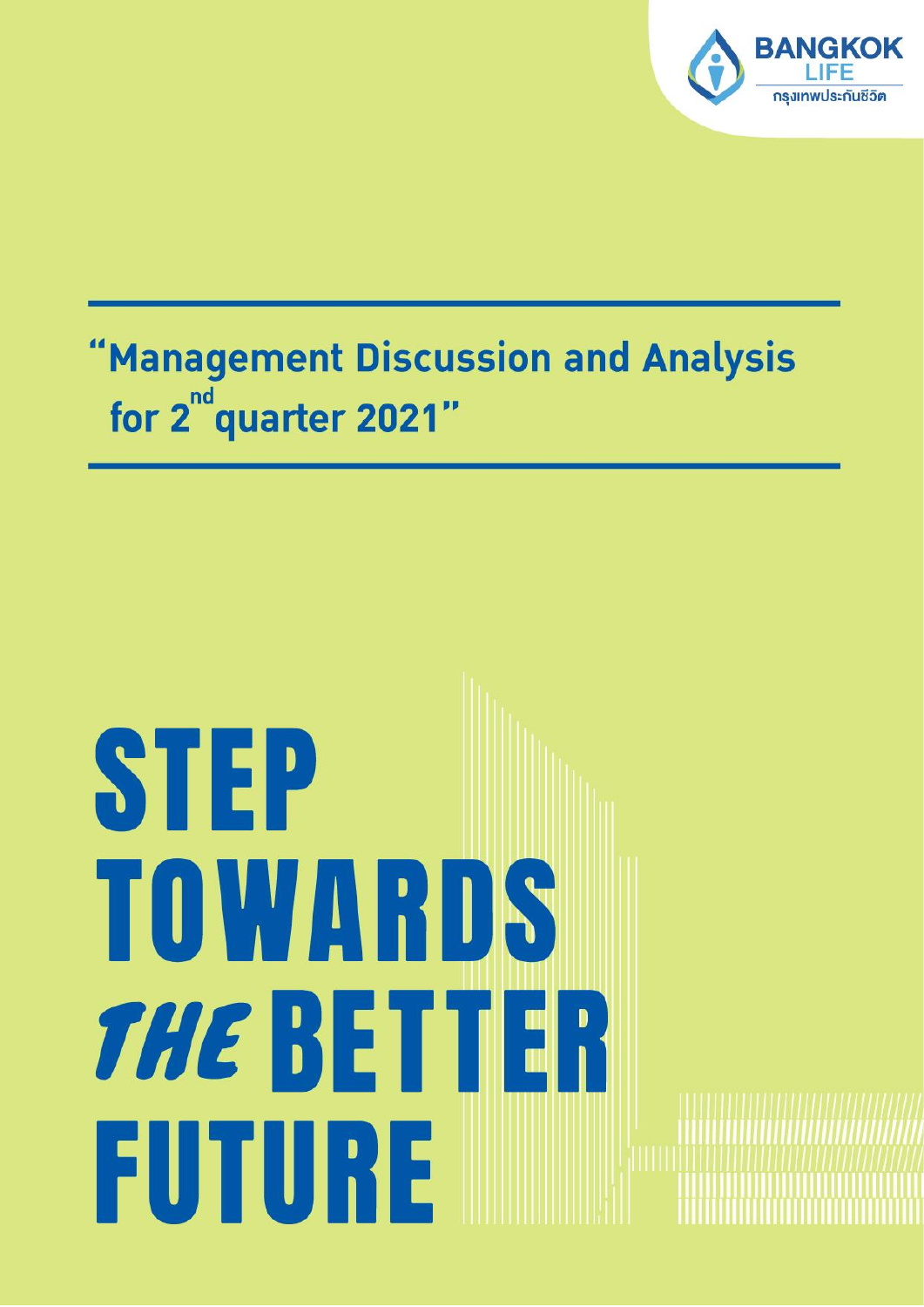Condolidated Baht, million

## **Executive Summary**

| Quarter<br>2/21 | Quarter<br>2/20 | Change  | Quarter | Change  |        |        |         |
|-----------------|-----------------|---------|---------|---------|--------|--------|---------|
|                 |                 |         |         |         | 6M/21  | 6M/20  | Change  |
|                 |                 | YoY%    | 1/21    | QoQ%    |        |        | YoY%    |
|                 |                 |         |         |         |        |        |         |
| 7,770           | 6,677           | 16.4    | 9,153   | $-15.1$ | 16,923 | 15,887 | 6.5     |
| 1,930           | 1,073           | 80.0    | 1,341   | 43.9    | 3,272  | 2,350  | 39.2    |
| 1,235           | 534             | 131.4   | 717     | 72.3    | 1,952  | 1,150  | 69.8    |
| 512             | 422             | 21.3    | 389     | 31.6    | 901    | 841    | 7.1     |
| 183             | 117             | 56.9    | 236     | $-22.2$ | 419    | 359    | 16.7    |
| 6,082           | 5,766           | 5.5     | 8,648   | $-29.7$ | 14,731 | 14,546 | 1.3     |
| 3,325           | 3,328           | $-0.1$  | 3,235   | 2.8     | 6,560  | 7,841  | $-16.3$ |
| 11,170          | 9,716           | 15.0    | 12,726  | $-12.2$ | 23,896 | 24,106 | $-0.9$  |
|                 |                 |         |         |         |        |        |         |
| 9,864           | 8,446           | 16.8    | 11,186  | $-11.8$ | 21,050 | 22,221 | $-5.3$  |
| 391             | 387             | 1.1     | 363     | 7.7     | 754    | 750    | 0.6     |
| 45              | 190             | $-76.5$ | (2)     | 2,383.8 | 43     | 220    | $-80.6$ |
| 10,299          | 9,023           | 14.1    | 11,547  | $-10.8$ | 21,846 | 23,191 | $-5.8$  |
| 871             | 694             | 25.5    | 1,179   | $-26.1$ | 2,049  | 914    | 124.1   |
| 751             | 631             | 19.1    | 990     | $-24.1$ | 1,741  | 861    | 102.2   |
| 751             | 631             | 19.1    | 990     | $-24.1$ | 1,741  | 861    | 102.2   |
| 0.44            | 0.37            | 18.8    | 0.58    | $-24.1$ | 1.02   | 0.50   | 102.3   |
|                 |                 |         |         |         |        |        |         |
| 3.96%           | 4.03%           | $-0.1%$ | 3.92%   | 0.04%   | 3.94%  | 4.79%  | $-0.9%$ |
| 295%            | 275%            | 20%     | 284%    | 11%     | 295%   | 275%   | 20%     |
|                 |                 |         |         |         |        |        |         |

(1) Net premiums written = first year premiums + renewal year premiums - premiums ceded ± unearned premium reserves

 $\alpha^{(2)}$  Total investment income = Interest income + Dividend + Profit (Loss) from Investment

- In the second quarter of 2021, Bangkok Life Assurance PCL. reported a net profit of 751 million Baht, representing an earning per share of 0.44 Baht, increasing 19% from the second quarter of 2020. In the six-month period of 2021, the net profit was 1,741 million Baht, representing an earnings per share of 1.02 Baht, an increase of 102% YoY. The main reason was due to an increase in Provision for Adverse Deviation (PAD) in the first quarter of 2020. As a result, life insurance reserve expense increased.
- In the second quarter of 2021, the Company recorded a total revenue of 11,170 million Baht, an increase of 15% YoY. First year premium (FYP) was 1,930 million Baht, an increase of 80%YoY. The increase came from all channels including Bancassurance, Agency and other channel. Meanwhile, industry FYP grew by 15% YoY. Excluding single premium, BLA saw FYP increasing 94% YoY

while the industry's FYP showed a decline of 3%. Renewal Year Premium increased 5% YoY while the industry's showed an increase of 0.6%

- The FYP by distribution channel in 2Q21 were as followed: bancassurance, agent and other channels accounted for 64%, 27% and 9%, respectively.
- The total investment income in the second quarter of 2021 was 3,325 million Baht, a decrease of 0.1% from the same period last year. The return on investment (ROI) was 3.96%.
- Total expense in the second quarter of 2021 amounted to 10,299 million Baht, an increase of 14% from the same period last year but declined by 11% from the previous quarter. The key reason was from benefit payments and life policy reserves.
- The Capital Adequacy Ratio (CAR) in the second quarter of 2021 year was at 295%.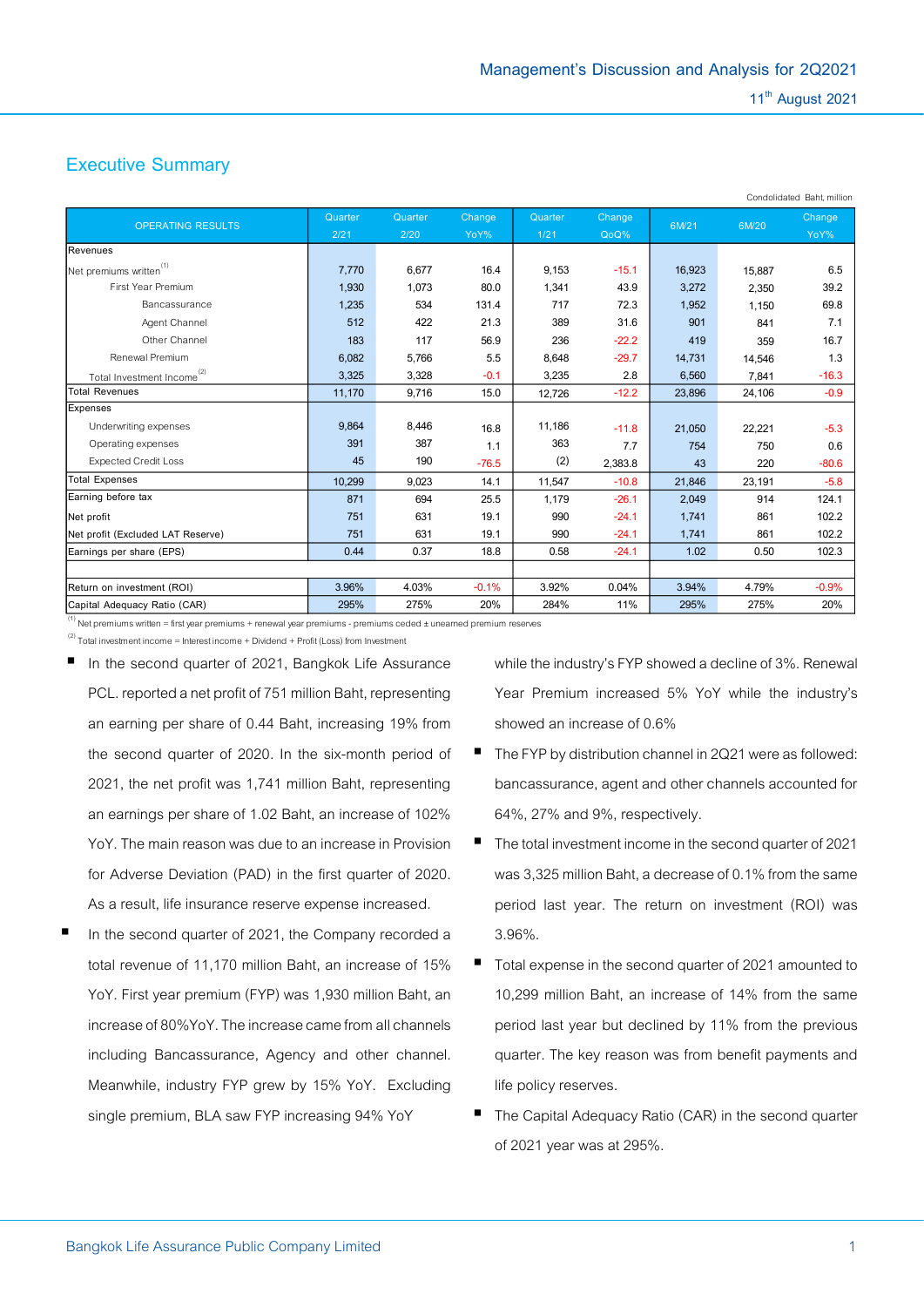#### **Performance Overview**

#### **Total Premium**

In the second quarter of 2021, the Company's total premium amounted to 8,013 million Baht, an increase of 17% from the same period last year. Contribution of the total premium by distribution channel were: 58%, 37% and 5%, respectively for bancassurance, agent and other channels.

In the first-half of 2021, the Company's total premium amounted to 18,002 million Baht, an increase of 7% YoY. Contribution of the total premium by distribution channel were: 59%, 34% and 8%, respectively for bancassurance.

#### **First Year Premium**

In the second quarter of 2021, the Company's FYP was 1,930 million Baht, an increase of 80% from the same period last year. Bancassurance channel saw FYP increasing 131% YoY. The increase came from the new product launch and revamp of existing products which are well received by the customers. Agency channel saw FYP increased by 21% driven also by product revamp and effective use of sales promotion. For other channel, FYP increased by 57% driven by growth in online channel.

In the first-half of 2021, the Company's FYP was 3,272 million Baht, an increase of 39% YoY as a result of increase in bancassurance channels by 70%, Agent channels by 7% and other channels by 17%. The contribution by distribution channel was 60%, 28% and 13% respectively for bancassurance, agent and other channels.

#### **Figure 1: Total Premium by channels (Baht: million)**



**Figure 2: First Year Premium by channels (Baht: million)**

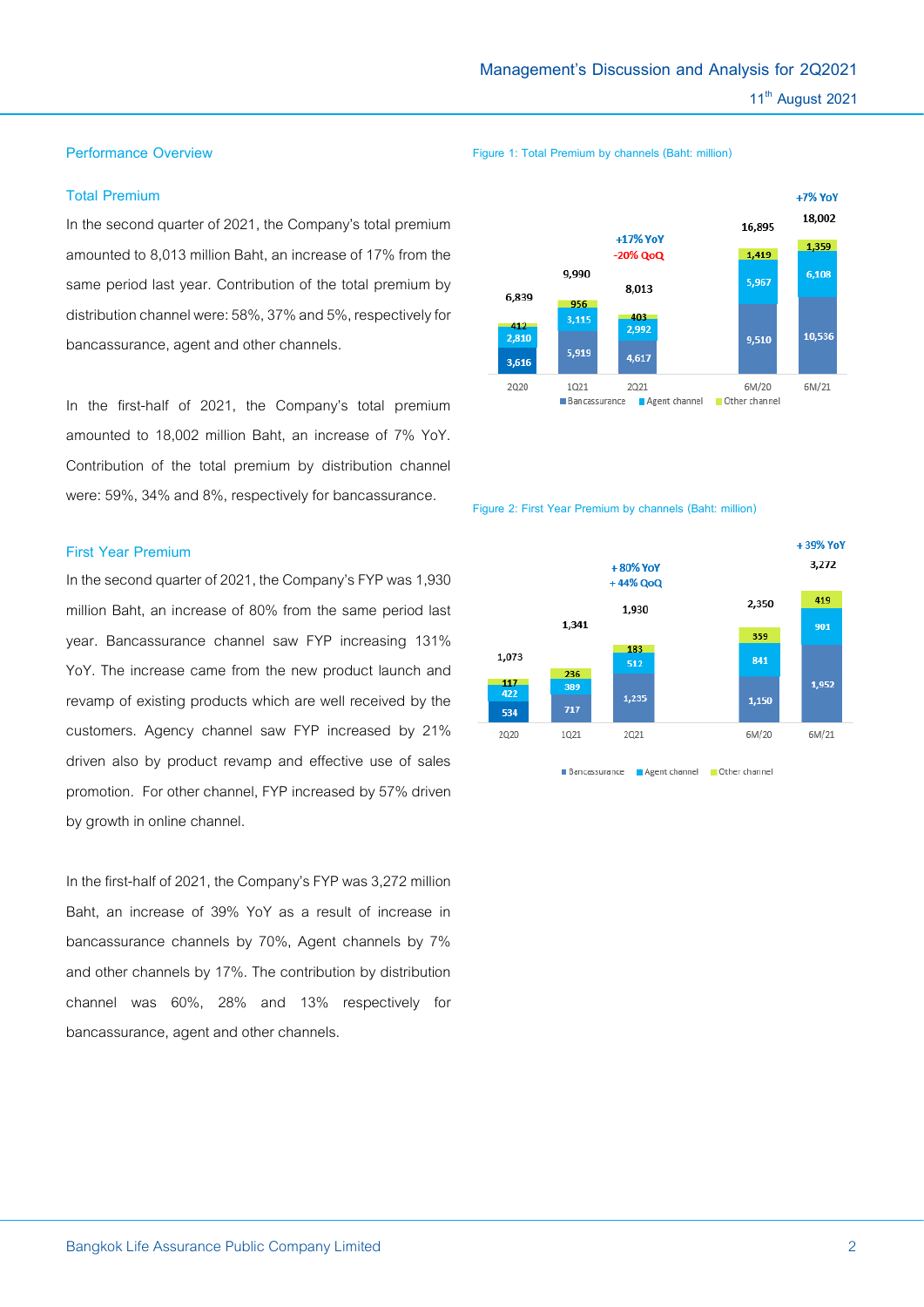#### **Renewal Year Premium**

In the second quarter of 2021, the Company had a renewal year premium of 6,082 million Baht, an increase of 5% from the same period last year. In the first-half of 2021, the Company's RYP was 14,731 million Bath, an increase of 1% YoY.

The Company continues to expect Renewal Year Premium for 2021 to be positive. As of current, Renewal Year Premium has not been negatively impacted by the spread of COVID-19.

**Figure 3: Renewal Premium by channels (Baht: million)**

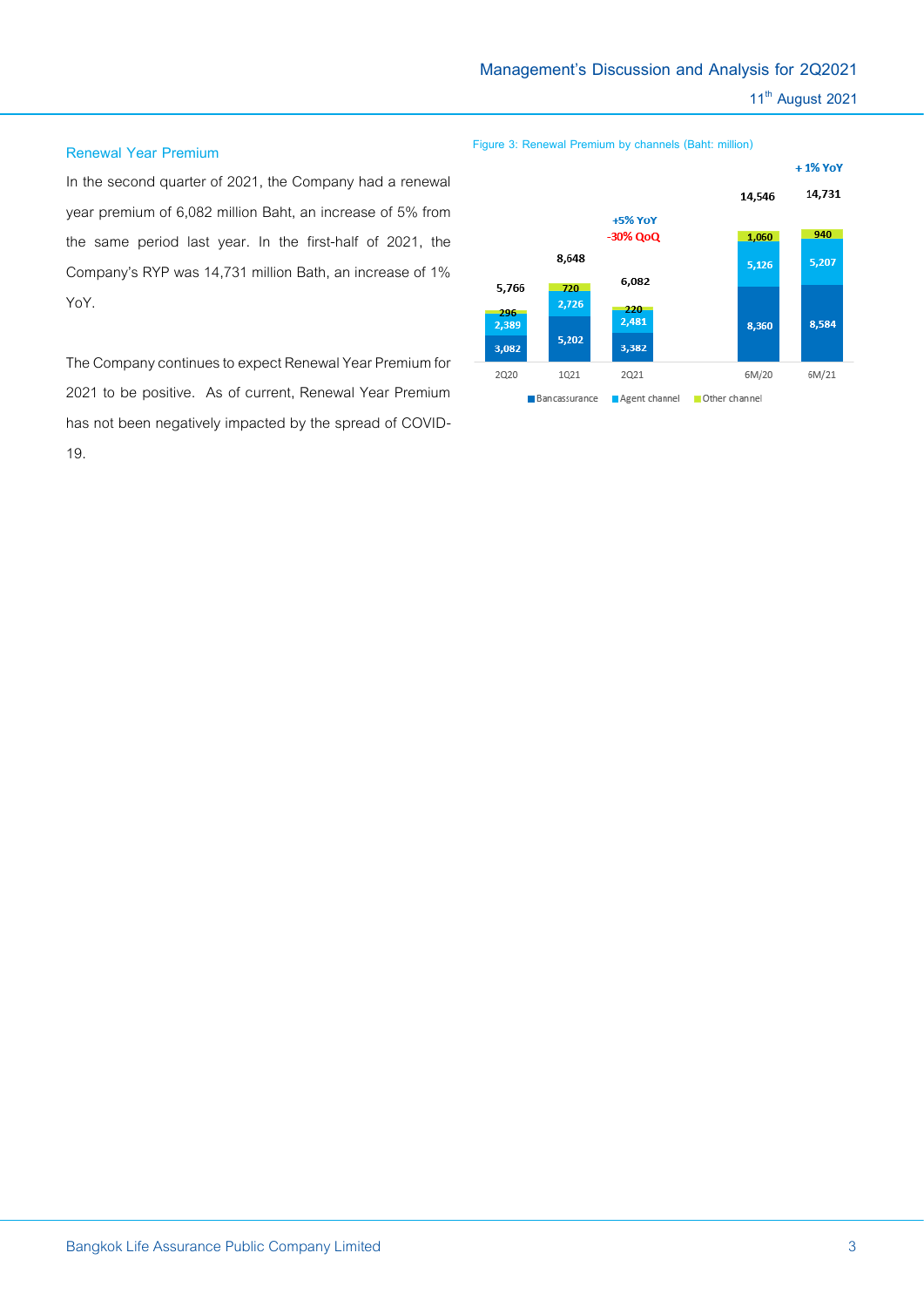#### **Investment Asset and Investment Return**

In the second quarter of 2021, the Company's total investment asset was 339,712 million Baht, an increase of 6,371 million Baht from the first quarter of 2021. The Company's investment proportion in fixed income was at 83%, equity at 9% and REIT at 5%.

In the second quarter of 2021, the Company's investment income  $^{\left( 3\right) }$  was 3,325 million Baht, a slight decrease of 0.1% from the same period last year with the increase from higher realized gain netting out against 2.3% YoY drop from interest and dividend income.

In the first-half of 2021, the Company's investment income was 6,560 million Baht, a decline of 16% YoY. Excluding realized gain, interest and dividend income dropped 5% YoY.

In the second quarter of 2021, the return on investment (ROI) equals to 3.96%, declining from 4.03% in the previous year, but increasing from 3.92% in the previous quarter. Investment yield (including interest and dividend income) was at 3.70%, declining 16 bps YoY, and declining 4 bps QoQ.

#### **Table 1: Investment Assets as of 30 June 2021**

| <b>Investment assets</b>     | <b>2Q21</b> | 1Q21    | Change  |
|------------------------------|-------------|---------|---------|
| Short-term investment        | 3.8%        | 4.3%    | $-0.5%$ |
| Bond                         | 48.5%       | 48.6%   | $-0.1%$ |
| Debenture & Note             | 31.0%       | 30.0%   | 1.0%    |
| <b>Total Fixed income</b>    | 83.3%       | 82.9%   | 0.4%    |
| Equity                       | $8.6\%$     | $9.2\%$ | $-0.6%$ |
| <b>RFIT</b>                  | 5.0%        | 4.9%    | 0.1%    |
| Loan                         | 3.1%        | $3.0\%$ | 0.1%    |
| - Policy Loans               | 2.5%        | 2.5%    | $0.0\%$ |
| - Secured Loans              | 0.6%        | 0.5%    | 0.1%    |
| Total Investment assets (MB) | 339,712     | 333,341 | 1.9%    |

#### **Figure 4: Investment Income (Baht, Million)**







(3) Interest income + Dividend + Profit (Loss) from Investment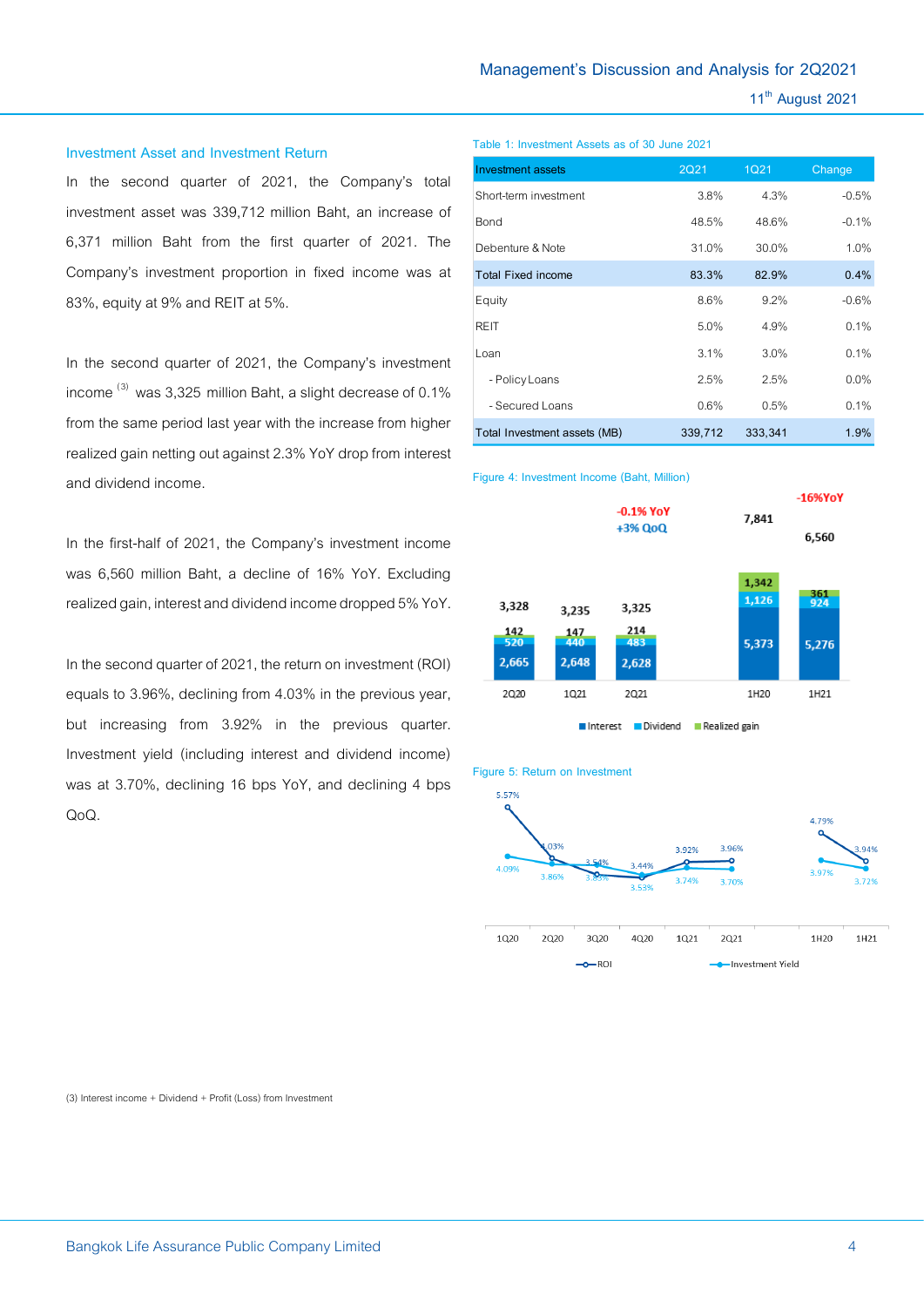#### **Underwriting Expenses and Operating Expenses**

In the second quarter of 2021, the Company underwriting expenses totaled 9,864 million Baht, an increase of 17% YoY from 800 million Baht increase in benefit payments and 452 million Baht increase in life policy reserves.

In the first-half of 2021, the underwriting expenses was 21,050 million Baht, a decline of 5%YoY. The major reason came from the impact of Provision for Adverse Deviation (PAD) adjustment from 4% to 5% or 2,668 million Baht in the first quarter of 2020.



■ Life policy reserves increased (decreased)

In the second quarter of 2021, the Company had an operating expense of 391 million Baht, an increase of 1% from the same period last year. In the first-half of 2021, operating expense also increased by 1%. The company continues to focus on expense management.



#### **Net Profit**

In the second quarter of 2021, the Company had a net profit of 751 million Baht or Baht 0.44 per share, an increase of 19% from the same period last year.

In the first-half of 2021, the company reported a net profit amounting to 1,741 million Baht or Baht 1.02 per share, an increase of 102% YoY. The mainly reason came from the impact of PAD adjustment from 4% to 5% amounting to 2,668 million Baht in the first quarter of 2020.



#### **Capital Adequacy and Risk-Based Capital (RBC)**

In the second quarter of 2021 , the Company's Capital Adequacy Ratio ("CAR") was at 295%, an increase from 284% at the first quarter of 2021 due to 1) the company's profit in 2Q21 2) lower asset allocation to equity and 3) movement of the zero coupon yield curve.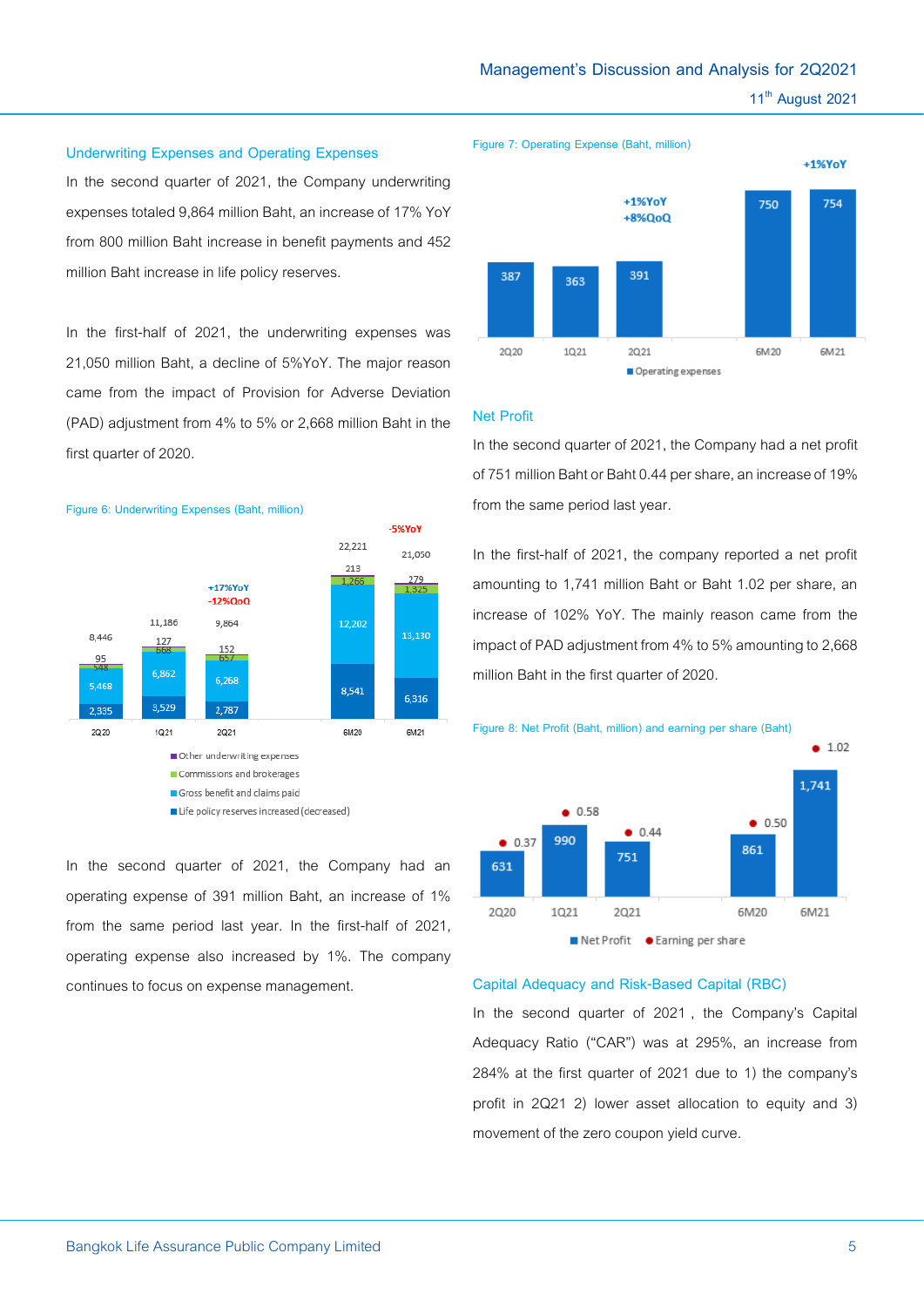#### **Summary of Financial Position as of 30 June 2021**

|                                               |           |      |           |      |          | Condolidated Baht, million |
|-----------------------------------------------|-----------|------|-----------|------|----------|----------------------------|
|                                               | 30 Jun 21 | %    | 31 Dec 20 | %    | Change   | %                          |
| Assets                                        |           |      |           |      |          |                            |
| Cash and cash equivalents                     | 10,752    | 3%   | 8,072     | 2%   | 2,679    | 33%                        |
| Premiums due and uncollected                  | 1,926     | 0.6% | 1.786     | 1%   | 140      | 8%                         |
| Accrued investment incomes                    | 1,613     | 0.5% | 1,647     | 0%   | (35)     | $-2%$                      |
| Investments <sup>(4)</sup>                    | 328,968   | 94%  | 322,141   | 95%  | 6,828    | 2%                         |
| Premises and equipment                        | 2,267     | 0.7% | 2,188     | 0.6% | 79       | 4%                         |
| Other assets                                  | 3,002     | 1%   | 3,944     | 1%   | (942)    | $-24%$                     |
| <b>Total Assets</b>                           | 348,527   | 100% | 339,778   | 100% | 8,749    | 3%                         |
| Liabilities and equity                        |           |      |           |      |          | $0\%$                      |
| Life policy reserves                          | 288.724   | 83%  | 282.407   | 83%  | 6,316    | 2%                         |
| Other insurance contract liabilities          | 8,763     | 3%   | 8,921     | 3%   | (159)    | $-2%$                      |
| Other liabilities                             | 3,263     | 1%   | 2,351     | 1%   | 911      | 39%                        |
| <b>Total liabilities</b>                      | 300,749   | 86%  | 293,680   | 86%  | 7,069    | 2%                         |
| Retained earnings                             | 33,078    | 9%   | 31,729    | 9%   | 1,349    | 4%                         |
| Unrealized gain on investment                 | 9,515     | 3%   | 9,092     | 3%   | 423      | 5%                         |
| Non-controlling interests of the subsidiaries | 0.2       | 0.0% | 0.2       | 0.0% | $\Omega$ | 8%                         |
| Total equity                                  | 47,779    | 14%  | 46,098    | 14%  | 1,680    | 4%                         |
| Total liabilities and equity                  | 348,527   | 100% | 339,778   | 100% | 8.749    | 3%                         |
| Book value/Share                              | 27.98     |      | 27.00     |      |          |                            |

**(4) Excluded short-term investment which was included in Cash and cash equivalents item**

#### **Assets**

Total assets as of 30 June 2021 increased from 31 December 2020 by 3% or 8,749 million Baht. The majority of the company's assets was investment asset, which accounted for 94% of total assets and accounted for 114% of life reserve policy.

The total equity as of 30 June 2021 was 47,779 million Baht, an increase of 1,680 million Baht or 4% from 31 December 2020. The increase came from net profit of 1,741 million Baht, dividend paid 392 million Baht and unrealized gain from financial instruments of 331 million Baht. Book value per share (BV/share) was at 27.98 Baht per share.

#### **Liabilities and Equity**

Total liabilities as of 30 June 2021 increased 3% from 31 December 2020. The increase mostly came from the increase in life policy reserves.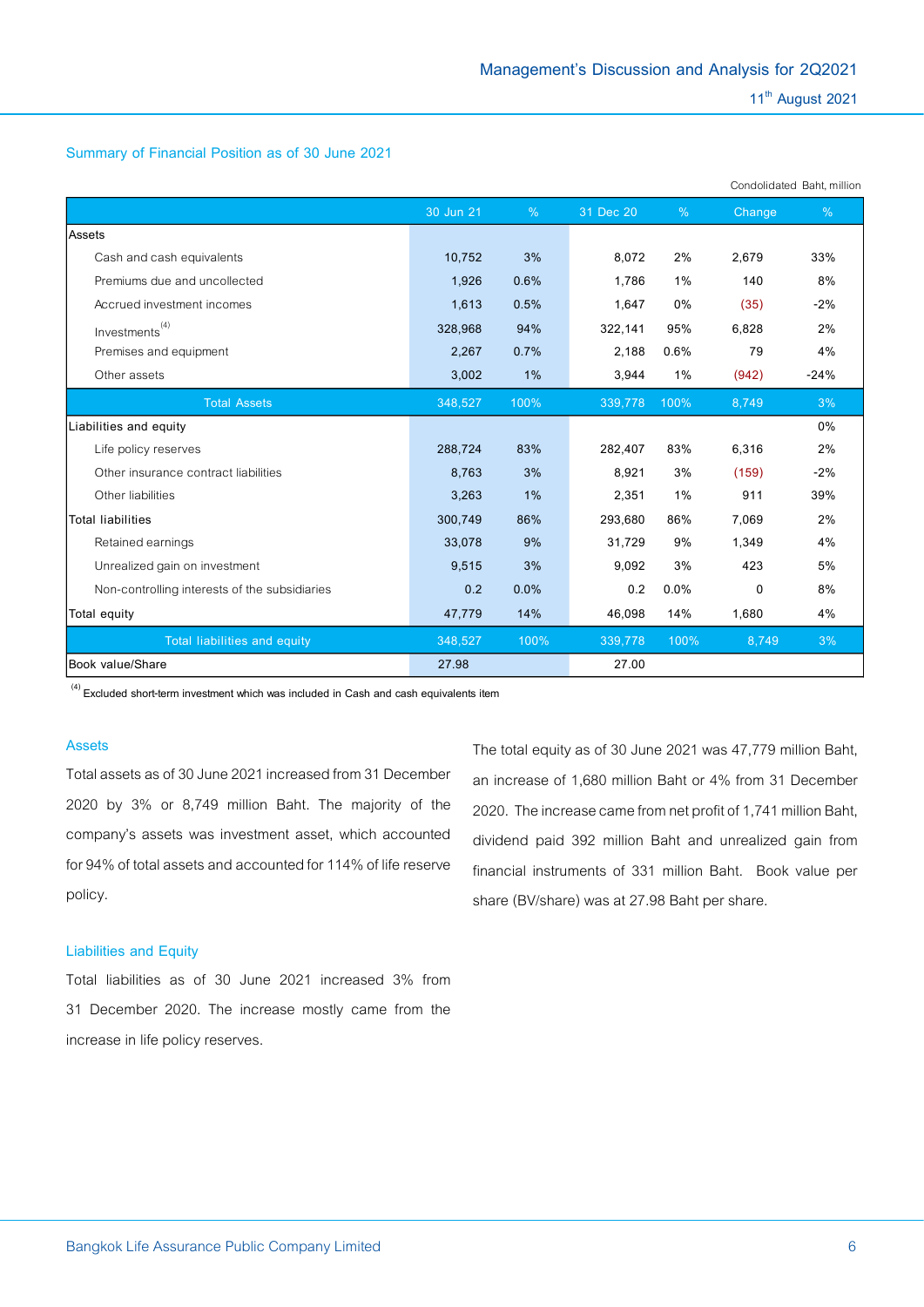### **Financial Ratios**

| <b>Financial ratio</b>                  |             | Quarter     | 6 Months |         |  |
|-----------------------------------------|-------------|-------------|----------|---------|--|
|                                         | <b>2Q21</b> | <b>2Q20</b> | 6M/21    | 6M/20   |  |
| NI / Total income                       | $6.7\%$     | 6.5%        | 7.3%     | 3.6%    |  |
| NI / Net premium                        | $9.7\%$     | 9.6%        | $10.1\%$ | 5.4%    |  |
| Life policy reserve / Net premium       | 35.9%       | 35.4%       | 36.8%    | 53.2%   |  |
| Underwriting expenses / Net premium     | 127.1%      | 128.1%      | 122.6%   | 138.3%  |  |
| Operating expenses / Net premium        | 5.0%        | 5.9%        | $4.4\%$  | 4.7%    |  |
| Investment assets / Total asset         | 94.4%       | 93.1%       | 94.4%    | 93.1%   |  |
| Investment assets / Life policy reserve | 113.9%      | 111.6%      | 113.9%   | 111.6%  |  |
| NI / Average investment assets          | 4.0%        | $4.0\%$     | 3.9%     | 4.8%    |  |
| NI / Average equity                     | 6.4%        | 5.9%        | 14.8%    | 7.7%    |  |
| NI / Average assets                     | 0.9%        | 0.7%        | $2.0\%$  | $1.0\%$ |  |
| CAR ratio                               | 295%        | 275%        | 295%     | 275%    |  |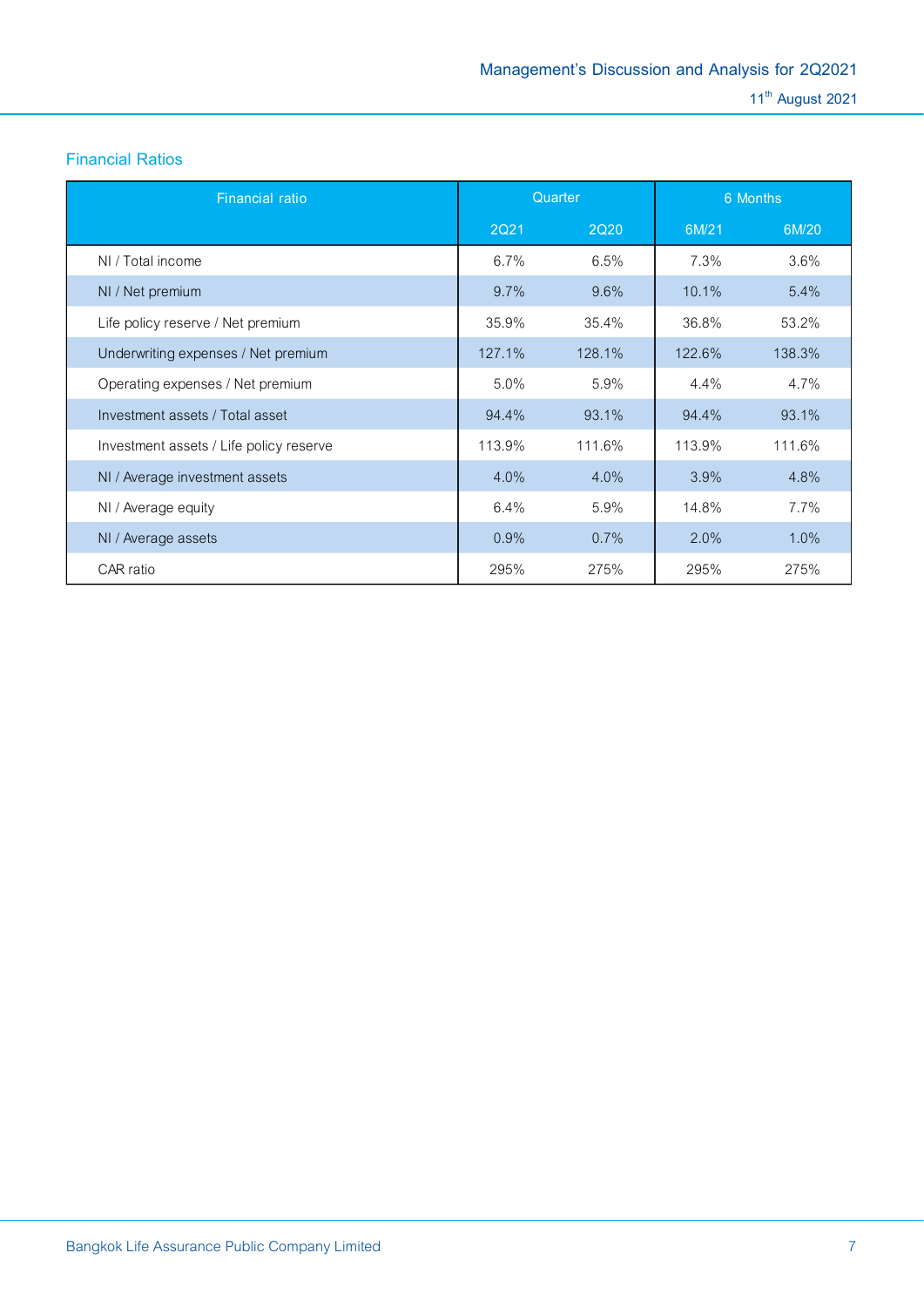#### **Industry Overview**

In the first-half of 2021, life insurance industry reported a new business premium amounting to Baht 83,705 million Baht, an increase of 10% YoY. However, when considering the ordinary FYP without single premium, it declined by 8%. Meanwhile, Renewal year premium and total premium compared to the same period last year increase by 0.7% and 3%, respectively.

For new business premiums by distribution channels in the first-half of 2021, Agent channel increased by 5% YoY, which accounted for 30% of total FYP. The proportion decreased from the same period last year.

Bancassurance channel FYP increased by 15% YoY, which accounted for 57% of total FYP. This proportion increased from the same period last year. Other channel and direct marketing FYP increased by 3% compared to the same period last year.









#### **Figure 11: Industry New Business Premium by Channels**